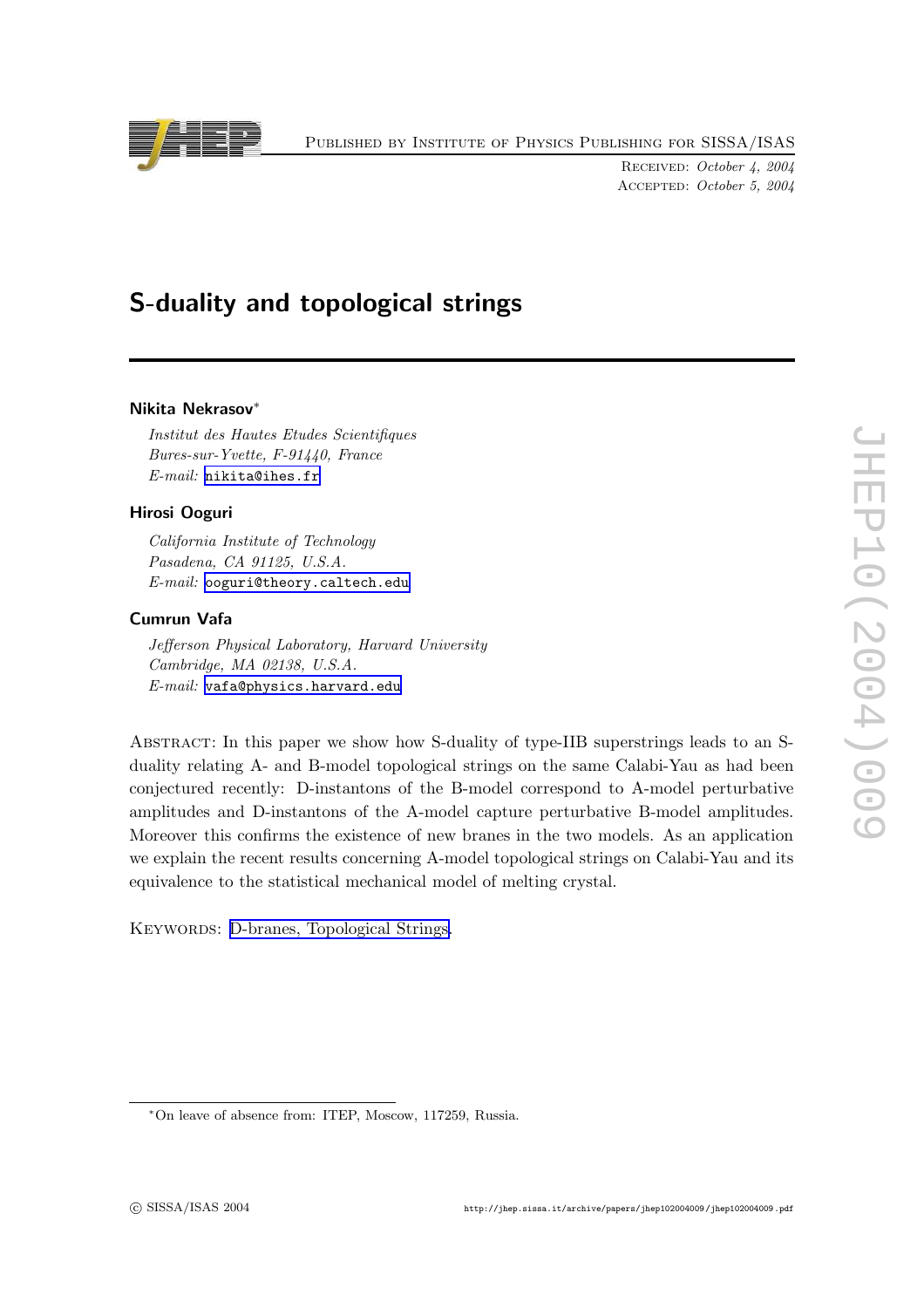# Contents

| 1. Introduction                                                  |                |
|------------------------------------------------------------------|----------------|
| 2. S-duality for type-IIB superstrings                           | $\bf{2}$       |
| 3. Type-IIB superstrings and A- and B-models topological strings | $\overline{4}$ |
| 4. Holomorphic Chern-Simons and A-model                          | 5              |
| 5. Completing the S-duality of A- and B-models                   | 7              |
| A. Instanton contribution                                        | 8              |

## 1. Introduction

Topological strings come in man y types, of whic h A- and B-models hav e been most thoroughly investigated. In the perturbative A-model version Kähler geometry of the Calabi-Yau is probed while in the B-model version the complex geometry of the Calabi-Yau is captured. On the other hand there is an intriguing role reversal when it comes to the D-branes: The D-branes of A-model correspond to lagrangian submanifolds, whic h naturally couple to the holomorphic 3-form, whereas the D-branes of the B-model correspond to holomorphic submanifolds, which naturally couple to Kähler structure.

In a recent paper [\[1](#page-9-0)] it was conjectured that this is not accidental and that there is an S-dualit y relating the A- and B-model topological strings on the same Calabi-Yau, where Dbrane instanton amplitudes of the B-model are computed by worldsheet instantons of the Amodel and non-perturbative A-model amplitudes correspond to the B-model perturbative amplitudes. This dualit y in particular predicts the existence of additional branes called "NS 5-brane" in the A-model and "NS 2-brane" in the B-model. This duality conjecture was motivated b y explaining the equivalence of the B-model topological string on the twistorial Calabi-Yau  $\mathbb{CP}^{3|4}$  [[2](#page-9-0)] with the S-dual A-model topological string on the same Calabi-Yau. The two were conjectured to be related by a Montonen-Olive S-duality [[1\]](#page-9-0).

On the other hand a while bac k it was shown in [[3](#page-9-0) ] that the D1 and D(-1) brane instantons of the B-model are counted b y the A-model worldsheet instantons. More recently a description of A-model on Calabi-Yau as the statistical mechanical model of melting crystal was disco vered in [[4](#page-9-0)]. This was also interpreted as relating the A-model worldsheet instantons to D1 and D(-1)-branes whic h would mak e more sense in a B-model context [[5](#page-9-0) , [6\]](#page-9-0).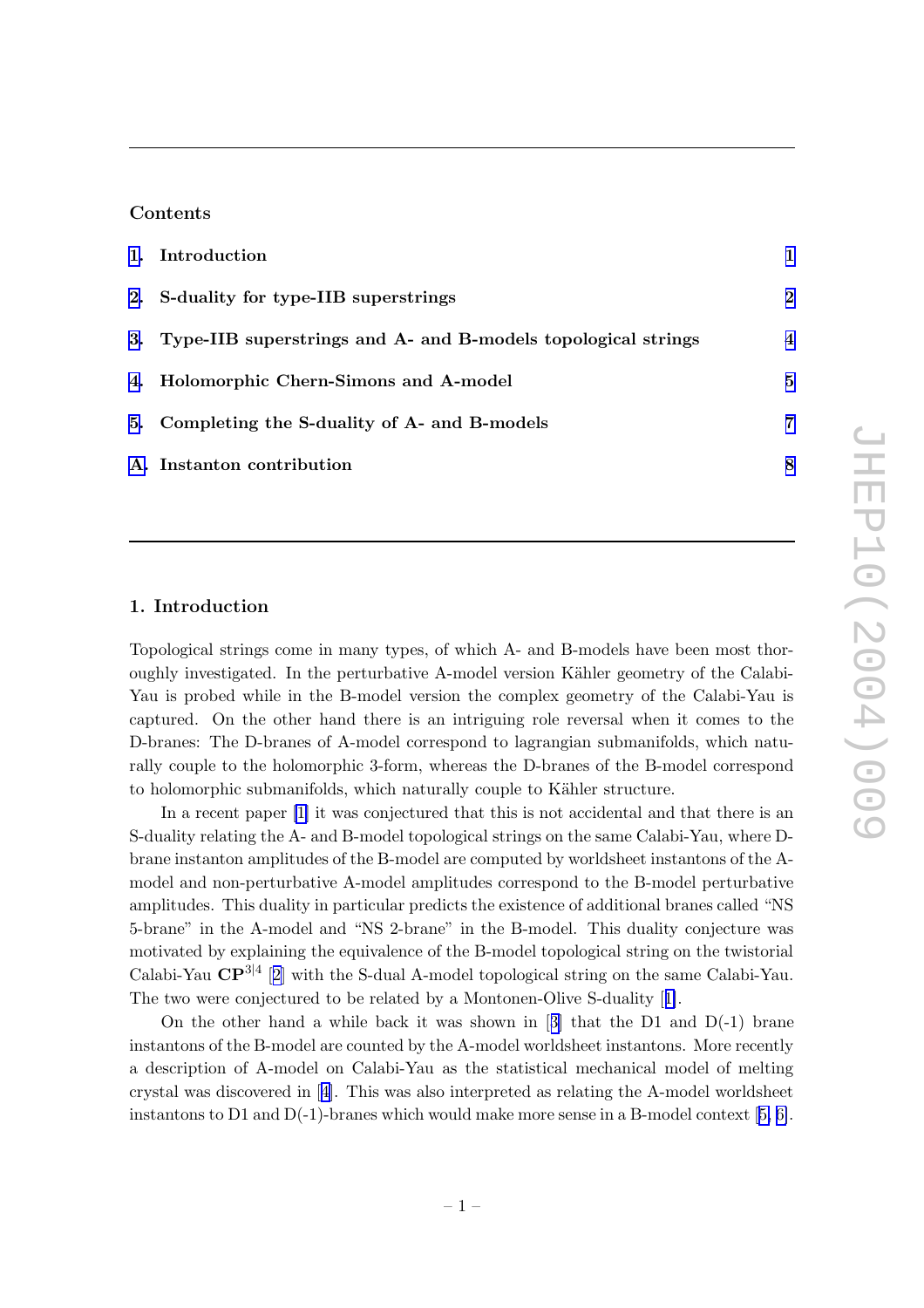<span id="page-2-0"></span>Also, B model-lik e gauge-theoretic calculations were mapped to the A-model worldsheet calculations with the topological gravity observables turned on in [[7\]](#page-9-0). If there is an S-duality between A- and B-models on the same manifold these statements could be expected to be a consequence.

In this paper w e explain ho w the S-dualit y of type-IIB superstring in ten dimensions implies the S-duality between A- and B-model topological strings on the same manifold.<sup>1</sup> Moreover we show how the results of  $[5, 6]$  $[5, 6]$  $[5, 6]$  $[5, 6]$  $[5, 6]$  may be viewed as an application of this Sduality. In particular the S-dual of  $D(-1)$  and D1 brane correspond to removing "atoms" or "edges" from the Calabi-Yau crystal introduced in [[4\]](#page-9-0). They are gravitational quantum foam in the A-model setup and can b e interpreted as blowing up the A-model geometry along the branes.

It is natural to consider applications of these ideas to the twistorial Calabi-Yau in the absence of an y extra branes, where w e consider the pure gravitational theory: In particular the S-dual of D(-1) and D1 branes of the B-model on  $\mathbb{CP}^{3|4}$  at B-model strong coupling are quantum foam in the twistor space  $\mathbb{CP}^{3|4}$  in the weakly coupled A-model [\[8\]](#page-9-0).<sup>2</sup> Moreover in the B-model setting the D1 branes can b e viewed as deforming the complex structure of twistor space [\[9](#page-9-0)] which according to the results of [[10](#page-9-0)] can be mapped back to a quantum foam in  $\mathbb{R}^4$ . For example the D1 brane instanton wrapping a  $\mathbb{P}^1$  cycle of the twistor space, gets mapped to blowing up a point in  $\mathbb{R}^4$  [[11](#page-9-0), [12](#page-9-0)]. These are quite exciting as they would lead to a stringy description of quantum foam for  $\mathcal{N}=4$  conformal supergravity! In fact some aspects of quantum foam for ordinary conformal gravity has been studied a long time ago [\[13](#page-9-0)].

The organization of this paper is as follows: In section 2 we review some basic facts about S-duality for type-IIB superstring. In section 3 we show how this leads to an S-duality for topological strings mapping D-instantons of the B-model to worldsheet instantons of the A-model. In section 4 w e consider an application of this idea and sho w ho w this leads to the picture proposed in [[5](#page-9-0) , [6](#page-9-0) ] for computing A-model amplitudes in terms of D-instantons. In section 5 we complete the discussion of S-duality by extending it to the mirror statement.

## 2. S-dualit y for type-IIB superstrings

In this section we briefly recall certain aspects of S-duality for type-IIB superstrings in ten dimensions which is relevant for us. We will be concentrating on the  $\mathbf{Z}_2 \subset SL(2,\mathbf{Z})$ subgroup of the S-dualit y group corresponding to strong/weak string coupling exchange. We will call the two dual theories by  $B$  and  $A$  (note that  $A$  does not refer to type-IIA superstring, but to a dual type-IIB superstring– the reason for the choice of the letter A becomes clear when w e talk about topological strings in the next section).

<sup>&</sup>lt;sup>1</sup>To be precise, the S-duality of type-IIB superstrings leads to the statement that D-brane instantons of B-model are captured b y A-model worldsheet instantons. The reverse statemen t follows b y mirror symmetry .

<sup>&</sup>lt;sup>2</sup>This suggests that  $D(-1)$  brane instantons should also play a role in the twistorial Calabi-Yau proposed in [[2](#page-9-0)].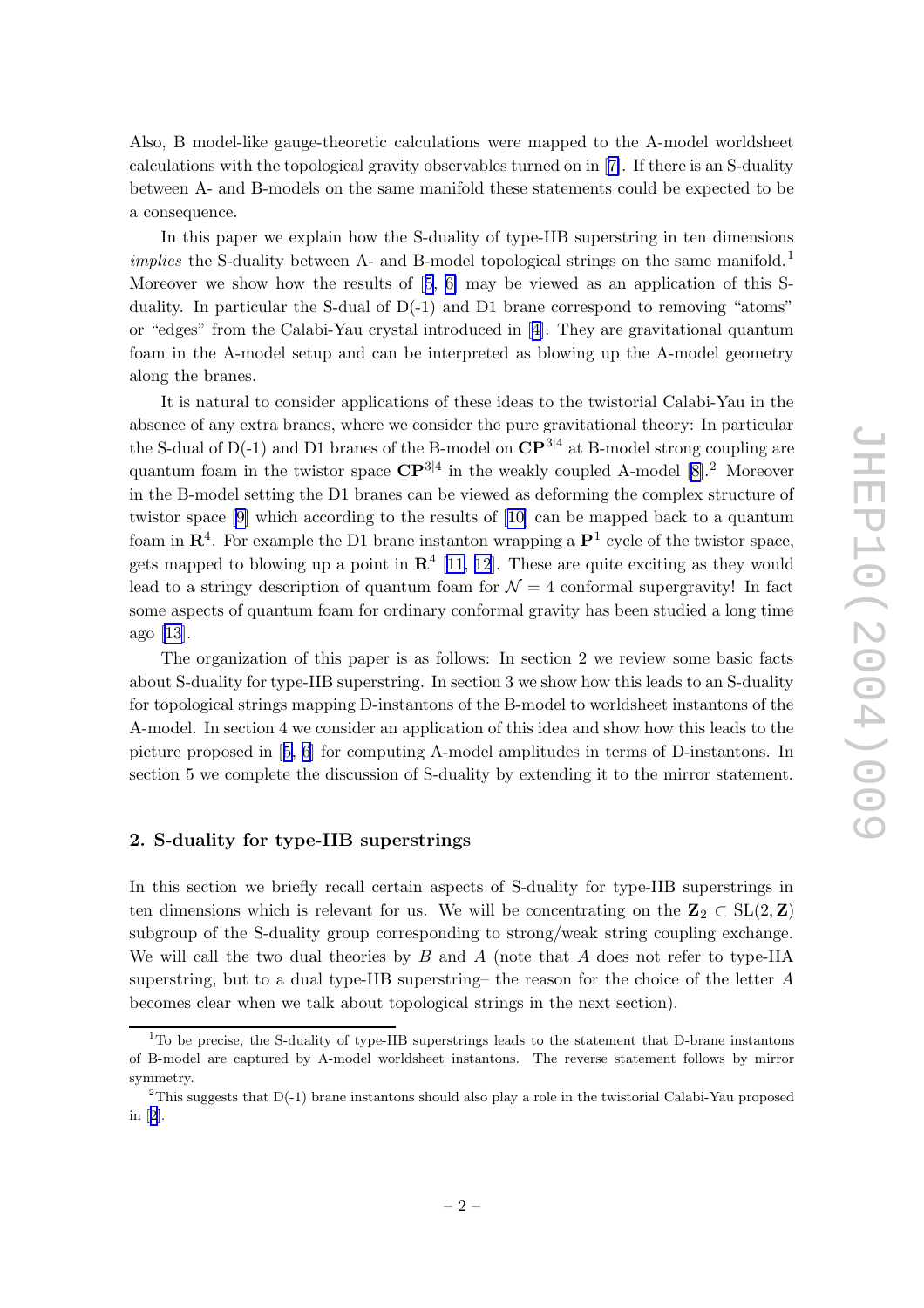<span id="page-3-0"></span>Let us denote the superstring coupling constant by  $g_B$ . The strong/weak duality relates this to a dual type-IIB coupling constant which we denote by  $g_A$ :

$$
g_A = \frac{1}{g_B} \,. \tag{2.1}
$$

As usual the coupling can b e complexified, but w e will deal with it in this w ay because all the relevant expressions are analytic. The metrics of the two theories are related by

$$
\frac{g_{\mu\nu}^B}{g_B} = g_{\mu\nu}^A \,. \tag{2.2}
$$

We will be interested in Calabi-Yau 3-fold backgrounds. It is natural to ask how the Kähler form k and the holomorphic 3-form  $\Omega$  of the Calabi-Yau transform under S-duality. By  $\Omega$  we mean the normalized holomorphic three form such that  $\Omega \wedge \Omega_0$  gives the volume form. Here we vary the holomorphic form  $\Omega$  while keeping  $\Omega_0$  fixed and so all the volume dependence in captured by the holomorphic part  $\Omega$  (*i.e.* we can view  $\Omega$  as mirror to the Kähler volume  $k \wedge k \wedge k$ . From  $(2.2)$  it follows that

$$
\frac{k_B}{g_B} = k_A \tag{2.3}
$$

$$
\frac{\Omega_B}{g_B^3} = \Omega_A \,. \tag{2.4}
$$

Under S-dualit y w e hav e the following exchange of the branes

$$
D1 \leftrightarrow F1
$$

$$
D5 \leftrightarrow NS5
$$

where  $F1$  denotes the fundamental string. It will be convenient to discuss what holomorphic configurations of D1 branes and F1 branes couple to. For D1 brane this is given by

$$
\int_{D1} \frac{k_B}{g_B} + iB_R
$$

where the first term comes from the volume of  $D1$  brane and the second term denotes the fact that D1 brane is charged under the RR 2-form field  $B_R$ . Similarly holomorphic  $F1$ couples to

$$
\int_{F1} k_A + iB_{NS}
$$

where  $B_{NS}$  denotes the NS-NS 2-form field. It is natural to define the fields

$$
\hat{k}_B = k_B + ig_B B_R
$$

$$
\hat{k}_A = k_A + i B_{NS}
$$

in terms of which the holomorphic D1 brane couples to  $\hat{k}_B/g_B$  and the holomorphic F1 branes couple to  $\hat{k}_A$ . Under S-duality we have the map

$$
\frac{\hat{k}_B}{g_B} = \hat{k}_A
$$

reflecting the fact the  $D1$  and  $F1$  exchange under S-duality. This is what replaces  $(2.3)$ when the B-fields are turned on. For simplicity of notation for the rest of the paper we drop the hats and denote the Kähler forms, including the  $B$  fields by  $k_B$  and  $k_A$ .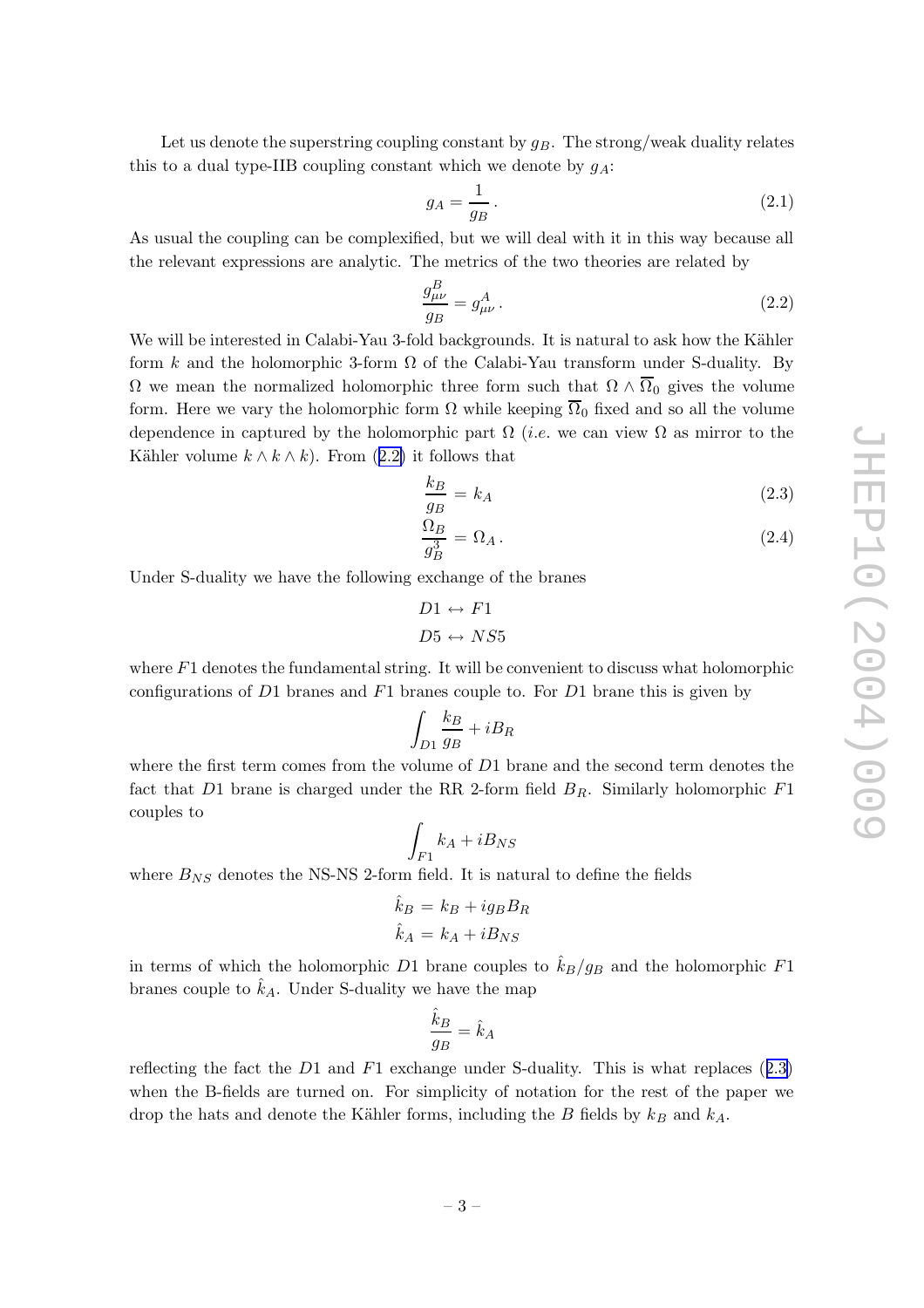## <span id="page-4-0"></span>3. Type-IIB superstrings and A- and B-models topological strings

Consider type-IIB superstrings compactified on a Calabi-Yau threefold M. Consider the topological strings on M. There are two versions, A and B, of topological strings on M and they are known to compute 'F-terms' for type-IIB superstrings: B-model topological strings compute F-terms for vector multiplets [[14](#page-10-0) , [15\]](#page-10-0), and A-model topological strings computes F-terms for hypermultiplets of type-IIB superstrings [[15\]](#page-10-0). For each worldsheet genus h, each topological string computes correction for a different, but unique F-term. Moreover the topological string amplitude at given genus corresponds to the F-term correction in the superstring coming from the *same* genus amplitude. Thus in this way we can identify the topological string coupling constant with the superstring coupling constant, bearing in mind that eac h term of the topological string computes differen t amplitudes for the superstring. In some cases these different terms can be identified, as in the context of black holes [[16](#page-10-0), [17](#page-10-0)].

Consider topological B-model. We ask if there are any non-perturbative corrections. Let us consider the ones coming from D1 brane instantons. These are corrections to the hypermultiplet moduli. As discussed in the previous section these couple to  $k_B/g_B$ . Ho wever, under S-dualit y D1 brane and F1 brane are exchanged, and the corresponding instantons get mapped to holomorphic worldsheet instantons. These are precisely the objects of relevance for the A-model topological string! Thus these D-brane instanton corrections are mapped to A-model perturbativ e worldsheet correction of the dual theory . We are thus led to view the non-perturbativ e completion of B-model as including the perturbativ e modes of the dual A-model. Moreo ver the D1 brane instantons of the Bmodel are captured by the dual worldsheet A-model instantons on the same manifold. This was conjectured in [\[1](#page-9-0)] and we now see it can be inferred from superstring S-duality for type-IIB superstrings. In particular w e hav e

$$
g_A = \frac{1}{g_B}
$$

$$
k_A = \frac{k_B}{g_B}.
$$

What is the interpretation of the various D-branes in the dual A-model? The interpretation of D5 brane dual is an NS 5-brane. This provides evidence for the existence of a new brane in A-model, which was conjectured in [[1\]](#page-9-0). It is also natural to expect that a holomorphic Chern-Simons theory lives on this NS 5-brane, as would follo w from type-IIB string dualit y .

The story for D1 branes and  $D(-1)$  brane instantons are expected to be more tricky as w e kno w from superstrings. Consider in particular a contribution in the B-model in volving N D(-1) brane instantons and a D1 brane wrapped over a 2-cycle class (c). These should contribute to the amplitude b y a factor of

$$
\exp\left[-\frac{N}{g_B} - \frac{k_B(C)}{g_B}\right] = \exp[-Ng_A - k_A(C)].\tag{3.1}
$$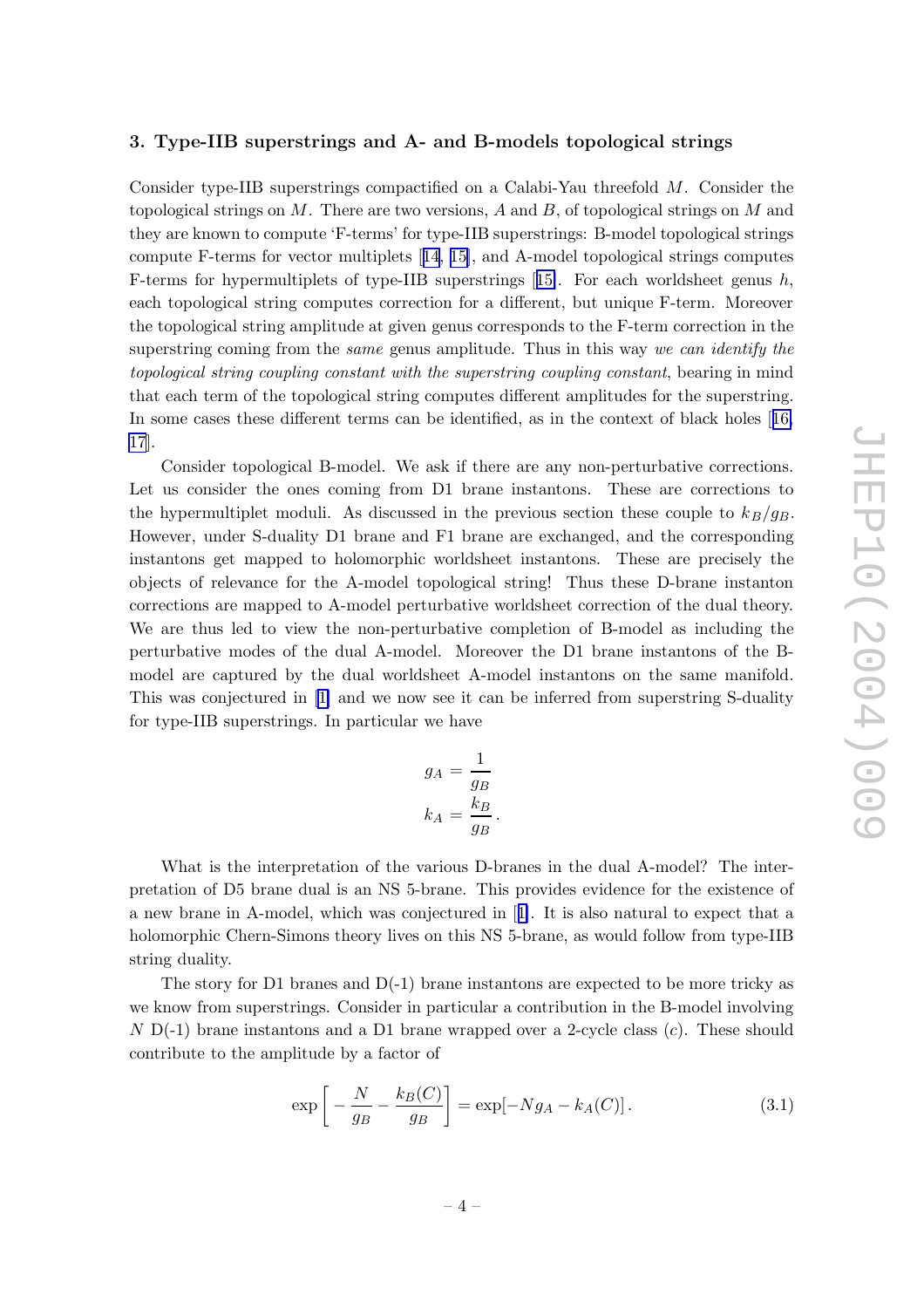<span id="page-5-0"></span>This factor for the A-model is not the usual one and in particular the  $g_A$  appears in a very differen t w ay from the con ventional form. Ho wever in fact this form of the contribution anticipates a periodicity in  $g_A$  by shifting by  $g_A \to g_A + 2\pi i$  which was predicted in [\[3](#page-9-0)] based on considerations of em bedding topological string in superstrings and viewing it as counting wrapped D2 brane degeneracies. Thus it means that  $D(-1)$  brane and D1 branes repackage the A-model amplitudes in a different way.

In fact the story is muc h better: This form of the A-model expansion is deeply connected to the recent discovery of the description of A-model topological strings on Calabi- Yau as a melting crystal [\[4\]](#page-9-0) reformulated as a  $U(1)$  gauge theory [[5,](#page-9-0) [6\]](#page-9-0). Moreover in that context the D(-1) brane and D1 brane instantons did end up having a geometric meaning in the dual A-model context: They correspond to quantum gravitational foam for the A-model, where the space was blown up along the location of D(-1) brane points and D1 brane curves of the size  $g_A$ . Thus this gives a more precise meaning as to the role of  $D(-1)$ and D1 brane instantons viewed from the dual A-model.

So far we have only shown that S-duality predicts a duality between  $D1$  and  $D(-1)$ brane instantons of the B-model and perturbativ e amplitudes of the A-model, and hav e made some qualitative checks. Can we use this duality to gain further insight into the A-model amplitudes? In particular can w e use the D-instanton sum of the B-model as a new w ay to compute the A-model amplitudes?

In fact w e will argue in the next section that this is possible and that it has already been done [\[5](#page-9-0) , [6\]](#page-9-0)!

#### 4. Holomorphic Chern-Simons and A-model

In the previous section w e hav e argued that the A-model amplitudes should b e computable b y summing up the D(-1) and D1 brane instantons. The natural question is ho w to compute these instanton contributions directly .

There is one natural way this can be done. We can consider a single D5 brane wrapped o ver the Calabi-Yau. In this context the sum o ver the D(-1) and D1 brane instantons is the same as the sum over the various sectors of the  $U(1)$  bundle. On the D5 brane, in the topological B-model context, lives a U(1) holomorphic Chern-Simons theory [[18\]](#page-10-0). Moreover the  $ND(-1)$  branes and D1 brane wrapped over a cycle  $[C]$  get mapped to a gauge theory configuration for holomorphic Chern-Simons having

$$
ch_3 = N
$$
  

$$
ch_2 = [C].
$$

In particular the " $U(1)$ " theory is a stringy  $U(1)$  theory which supports such non-trivial configurations. Of course holomorphic Chern-Simons will also hav e perturbativ e contributions. These will not be relevant for the above instanton terms, if we wish to compute A-model closed string amplitudes. So roughly speaking w e wish to compute

$$
\frac{Z_{hCS}}{Z_{hCS}^{\text{pert.}}},
$$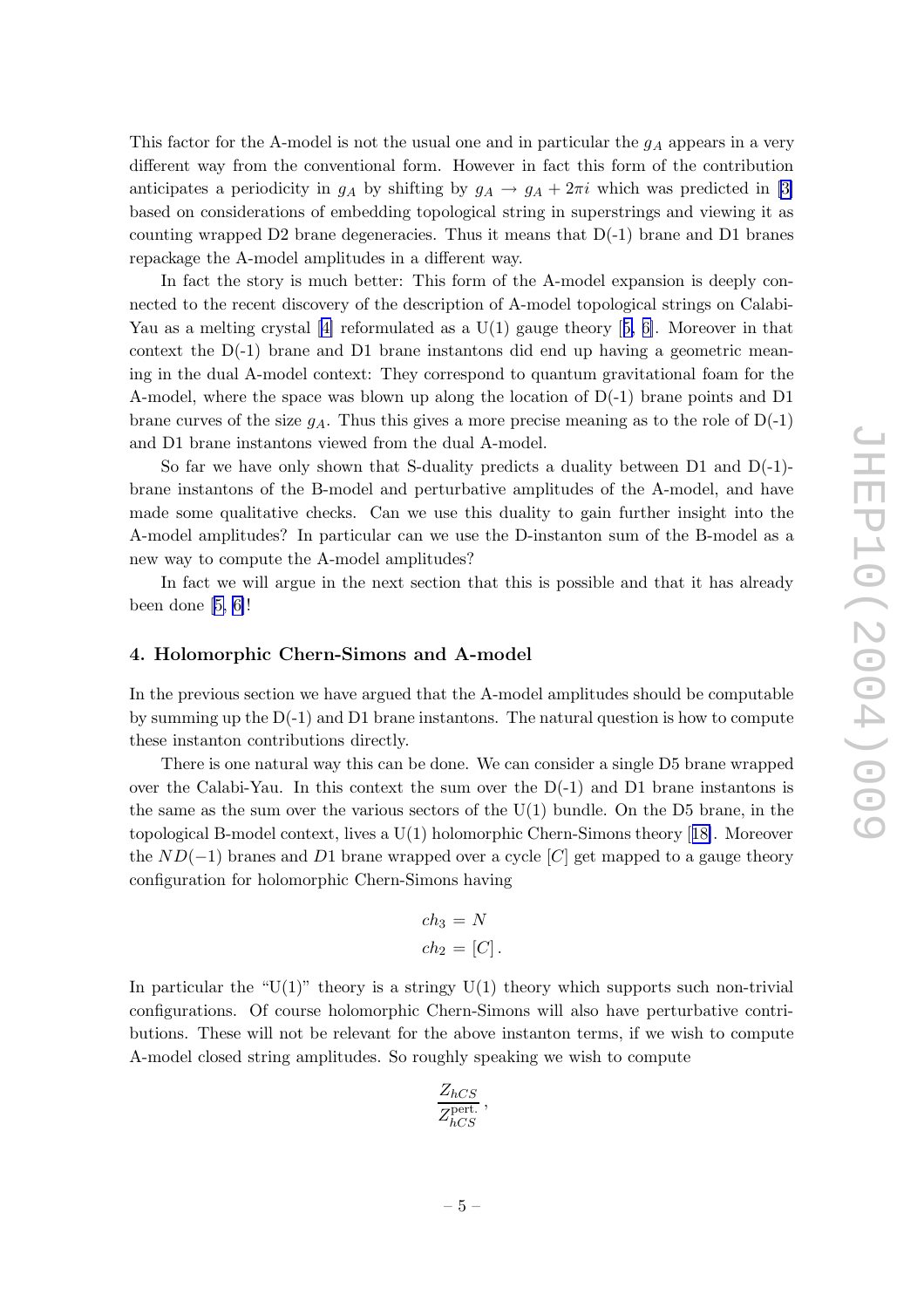and w e are organizing the instanton sum, using ([3.1](#page-4-0) ) as

$$
\exp\left[-g_A \int ch_3 - \int k_A \wedge ch_2\right].
$$

We thus expect to have a  $U(1)$  gauge theory with the above weight which is morally the non-perturbativ e contributions of the holomorphic Chern-Simons.

There are two proposals for what this gauge theory may be [[5](#page-9-0), [6\]](#page-9-0). The formulation in [[5](#page-9-0) ] in volves a twisted version of maximally supersymmetric Yang-Mills on the Calabi-Yau. The one in [\[6\]](#page-9-0) is morally equivalent to holomorphic Chern-Simons theory on the Calabi-Yau (in the sense that it "counts" holomorphic bundles defined mathematically in [\[19](#page-10-0)]). It is not known if the t w o are equivalent. Both of them localize to holomorphic bundles (or more precisely ideal sheaves) on the Calabi-Yau.

Let us discuss the one in [[5](#page-9-0)] from the perspective of the present paper: If we think about the D5 brane in the superstring, it supports the partially twisted maximally supersymmetric Yang-Mills theory. Its instanton equations (for  $N$  D5 branes) are given by:

$$
F_A^{2,0} = \bar{\partial}_A^{\dagger} \varphi
$$
  
\n
$$
F_A^{0,2} = \partial_A^{\dagger} \bar{\varphi}
$$
  
\n
$$
F_A^{1,1} \wedge k^2 = [\varphi, \bar{\varphi}] + \lambda \cdot k^3
$$
\n(4.1)

where  $\varphi$  is the adjoint-valued  $(3,0)$ -form on the worldvolume of the brane, which is the twisted complex Higgs field of the six dimensional gauge theory . The equations (4.1 ) depend on the choice of complex structure, and Kähler structure. However, as it often happens with the twisted gauge theories, small variations of the Kähler structure should not affect gauge theory correlation functions.

Moreover, on Calabi-Yau manifolds, on the solutions of  $(4.1)$  the  $(3,0)$ -form vanishes,  $\varphi = 0$ . Then the equations (4.1) can be reformulated as  $F_A^{0,2}$  $A^{0,2} = 0$  and its conjugate, while the last equation together with ordinary  $U(N)$  gauge symmetry combine to the complexified gauge symmetry,  $GL(N, \mathbb{C})$ . But then we are discussing precisely the equations of motion of the holomorphic Chern-Simons theory on the same manifold, modulo complex gauge transformations, whic h is the gauge symmetry of hCS!

We should b e more careful, though. In the physical D5 brane theory there are four scalars, of which two are twisted into  $\varphi, \bar{\varphi}$ , while the other two remain intact,  $\Phi, \bar{\Phi}$ . The contribution of the instanton solution  $(4.1)$  to the gauge theory path integral is given by the ratio of determinants:

$$
\frac{\text{Det}_{\Omega^{0,0}}Ad(\Phi)\text{Det}_{\Omega^{0,2}}Ad(\Phi)}{\text{Det}_{\Omega^{0,1}}Ad(\Phi)\text{Det}_{\Omega^{0,3}}Ad(\Phi)}
$$
(4.2)

where the numerator comes from Faddeev-Pop o v ghosts and the fermions whic h couple to the equations (4.1), while the denominator comes from the fluctuations of the gauge fields A and Higgs  $\varphi$ . Now, the remarkable fact is that on Calabi-Yau manifolds the ratio of the determinants (4.2) is actually Φ-independent, apart from inessential universal perturbative piece [\[5](#page-9-0) , [6\]](#page-9-0). We presen t some details of this computation in the [appendix](#page-8-0) . This makes it possible to identify the instanton contributions with those of hCS theory , as w e had anticipated from the S-dualit y of topological strings.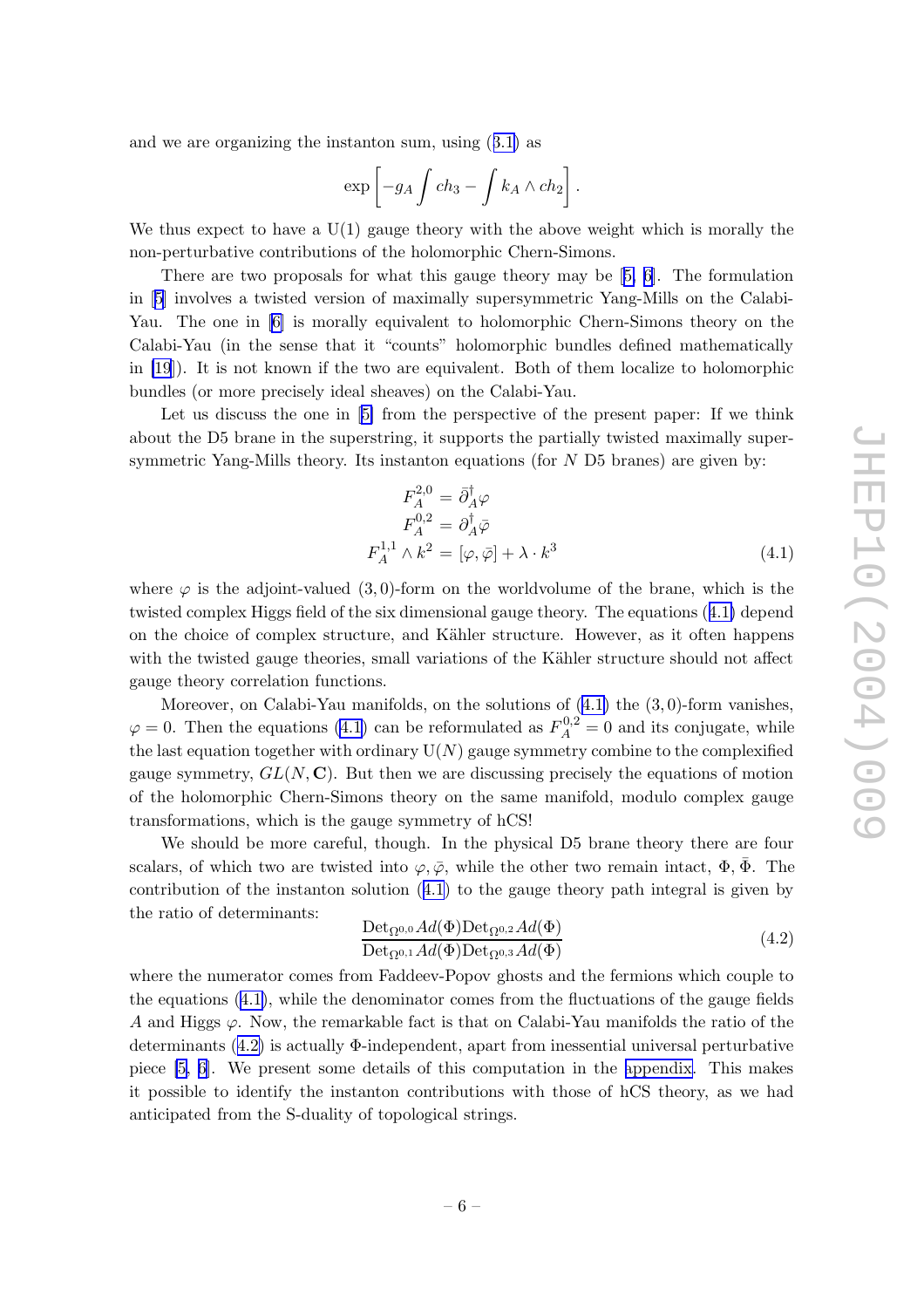## <span id="page-7-0"></span>5. Completing the S-dualit y of A- and B-models

So far w e hav e argued that the non-perturbativ e amplitudes of the B-model are captured b y perturbativ e amplitudes of the A-model. To complete the story w e need to argue, as has been conjectured in [[1](#page-9-0)], that the non-perturbativ e amplitudes of the A-model are computed b y the perturbativ e amplitudes of the B-model. This is clearly plausible, because the instantons of the A-model are D2 branes wrapped over lagrangian 3-cycles of CY. Moreover one expects that the perturbativ e B-model "counts" D3 branes wrapped o ver lagrangian 3-cycle. We will no w presen t further arguments to support this. In fact this follows from mirror symmetry. If the non-perturbative amplitude of B-model is computed by perturbative amplitudes of the A-model, then the mirror statement is that the non-perturbative amplitude of the A-model is computed b y perturbativ e amplitudes of the B-model. Thus to argue this statemen t it is natural to consider type-IIA superstrings on a Calabi-Yau.

So consider type-IIA superstring compactified on the Calabi-Yau M. To this end it is natural to promote the A-model threeform  $\Omega_A$  to

$$
\hat{\Omega}_A = \Omega_A + ig_A C_R
$$

where  $C_R$  is an RR 3-form field for type-IIA superstrings. The analog of S-dual of  $C_R$  is a  $NS$  field  $C_{NS}$  whose flux corresponds to non-integrability of the complex structure. This was anticipated by mirror symmetry [[20](#page-10-0)] and has been verified in a number of examples [[21](#page-10-0), [22](#page-10-0) , [23\]](#page-10-0). The dual three form is defined b y

$$
\hat{\Omega}_B = \Omega_B + ig_B^2 C_{NS} \, .
$$

This is forced by the condition that  $C_R \leftrightarrow C_{NS}$  under the topological S-duality, and the fact that ([2.4](#page-3-0) ) predicts

$$
\frac{\hat{\Omega}_B}{g_B^2} \leftrightarrow \frac{\hat{\Omega}_A}{g_A}\,.
$$

Note that the fact that in the A-model the worldsheet instantons can end on lagrangian D-branes, gets mapped b y the S-dualit y to the statemen t that the D1 brane instantons can end on lagrangian NS branes, whic h was called "NS 2-branes" in [[1\]](#page-9-0). Their geometric meaning is that they correspond to a source for lack of integrability of the complex structure of the Calabi-Yau in the B-model.

Let us drop the hats from  $\Omega$ 's keeping in mind that we can add these fields. As further evidence for this dualit y , let us recall the term considered in [[1\]](#page-9-0): It was argued there that there is a term in the topological B-model given b y

$$
\int \frac{\Omega_B \wedge dk_B}{g_B^2}
$$

note that this includes the term  $\frac{i}{g_B} \int \Omega_B \wedge dB_R$ . Another way to explain the existence of this term is to note that this is a superpotential term generated by RR flux  $H_R = dB_R$  [[24](#page-10-0), [25\]](#page-10-0). The S-dual of the above term, using the above transformations is given by

$$
\int \frac{\Omega_A \wedge dk_A}{g_A^2}
$$

whic h is also generated in the A-model as explained in [[1\]](#page-9-0).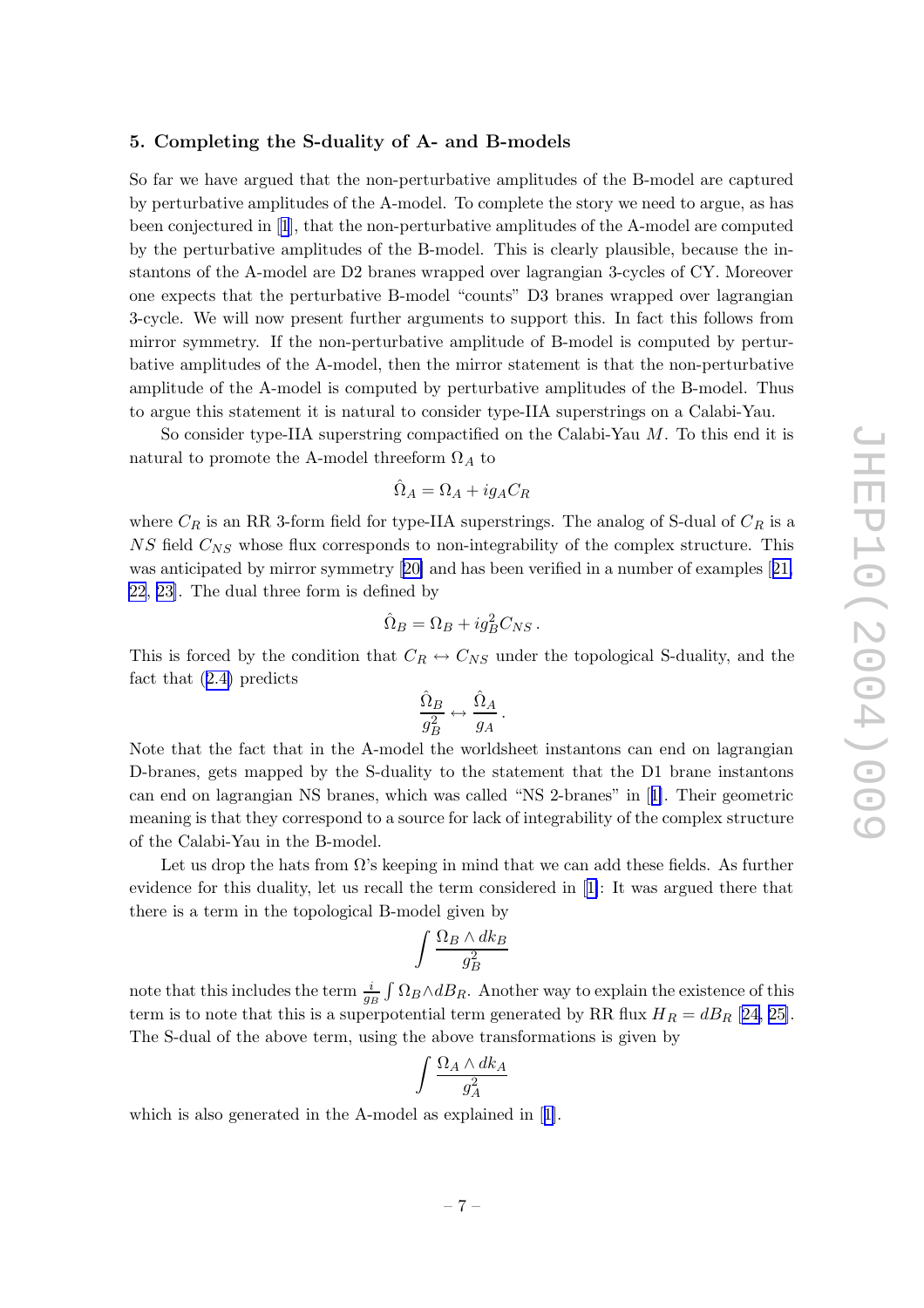<span id="page-8-0"></span>That perturbativ e B-model can b e reformulated as a sum o ver lagrangian D-branes is amusing and it would b e interesting to see if this leads to another computational scheme for the B-model.

#### Acknowledgments

We would like to thank M. Aganagic, S. Guk ov, A. Kapustin, S. Katz, L. Motl, A. Neitzke, A. Okounk ov, A. Strominger and C. Taubes for valuable discussions. In addition NN would like to thank A. Losev<sup>3</sup> for interesting discussions.

The research of NN is partly supported by  $P\Phi\Phi M$  grant 03-02-17554 and by the grant HIII-1999.2003.2 for scientific schools. The research of HO is supported in part by DOE gran t DE-FG03-92-ER40701. The researc h of CV is supported in part b y NSF grants PHY-0244821 and DMS-0244464.

#### A. Instanton contribution

We consider the instanton contribution to the partition function of the maximally supersymmetric  $U(N)$  gauge theory on  $\mathbb{R}^6$ . In order to regularize the possible infrared divergencies we shall work equivariantly with respect to the rotations of  $\mathbb{R}^6$ . More precisely, in order to preserve some fermionic symmetry one should combine the rotations of  $\mathbb{R}^6$  with some R-symmetry rotations. The simplest possibility is to compensate rotation generated b y the SO(6) matrix

$$
\Omega = \begin{pmatrix}\n0 & \epsilon_1 & & & & \\
-\epsilon_1 & 0 & & & & \\
 & & 0 & \epsilon_2 & \\
 & & -\epsilon_2 & 0 & \\
 & & & & 0 & \epsilon_3 \\
 & & & & -\epsilon_3 & 0\n\end{pmatrix}
$$
\n(A.1)

by twisting one of the complex scalars  $\varphi$  by  $e^{-i(\epsilon_1+\epsilon_2+\epsilon_3)}$ . The remaining scalar,  $\Phi$ , is the Higgs field and could potentially enter the instanton contributions, thus spoiling the conjectured hCS/SYM dualit y .

In fact, the contribution of a given instanton is then given by:

$$
\exp \int_0^\infty \frac{dt}{t} \frac{\text{Tr } e^{t\Phi} \text{Tr } e^{-t\Phi}}{(1 - e^{t\epsilon_1})(1 - e^{t\epsilon_2})(1 - e^{t\epsilon_3})} \tag{A.2}
$$

and

$$
\operatorname{Tr} e^{t\Phi} = \sum_{l=1}^{N} e^{ta_l} \left[ 1 - (1 - e^{t\epsilon_1})(1 - e^{t\epsilon_2})(1 - e^{t\epsilon_3}) \sum_{(i,j,k) \in \pi_l} e^{t(\epsilon_1(i-1) + \epsilon_2(j-1) + \epsilon_3(k-1))} \right],
$$
\n(A.3)

<sup>&</sup>lt;sup>3</sup>In fact, A. Losev has been advocating the idea of S-dualities and even M-theories in the context of topological strings for a while [\[26](#page-10-0)].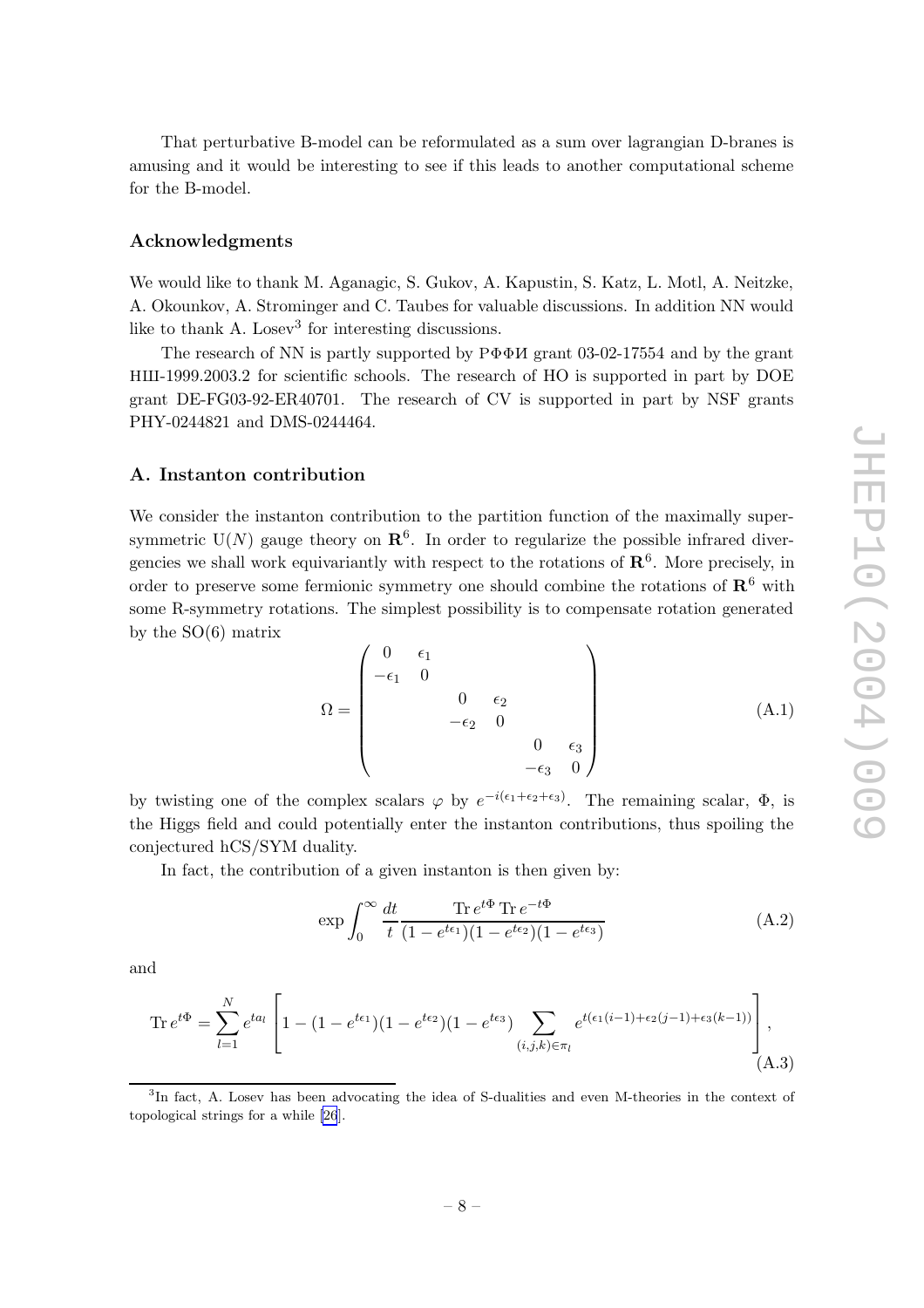<span id="page-9-0"></span>where  $\epsilon_1, \epsilon_2, \epsilon_3$  are the equivariant parameters of the SO(6) rotation. They can also be mapped to the components of the field strength of the graviphoton field. The  $U(N)$  instantons are labeled by the N-tuples of three dimensional partitions  $\pi_l$ ,  $l = 1, \ldots, N$ and the classical value of the Higgs field  $\Phi$  is given by the diagnal matrix with entries  $(a_1, \ldots, a_N)$ . The extra terms in ([A.3](#page-8-0)) are the quantum corrections, which lead to the modified expressions for the  $\langle \text{Tr } \Phi^k \rangle$  expectation values.

Now the crucial point, heavily exploited in [6, 5] is that for the Calabi-Yau choice of the rotation parameters, *i.e.* for  $\epsilon_1 + \epsilon_2 + \epsilon_3 = 0$  the determinants [\(A.2](#page-8-0)) almost cancel, leaving only the overall sign  $(-)^{\sum_l |\pi_l|}$  and the universal perturbative factor independent of  $\pi_l$ :

$$
Z^{\text{pert}} = \exp \sum_{l,m} \gamma \left( \frac{a_l - a_m}{\Lambda} \right)
$$

$$
\gamma(x) = \frac{d}{ds} \bigg|_{s=0} \left( \frac{1}{\Gamma(s)} \int_0^\infty \frac{dt}{t} t^s \frac{e^{-tx}}{(1 - e^{t\epsilon_1})(1 - e^{t\epsilon_2})(1 - e^{t\epsilon_3})} \right). \tag{A.4}
$$

#### References

- [1] A. Neitzke and C. Vafa,  $N = 2$  strings and the twistorial Calabi-Yau, [hep-th/0402128](http://xxx.lanl.gov/abs/hep-th/0402128).
- [2] E. Witten, Perturbative gauge theory as a string theory in twistor space, [hep-th/0312171](http://xxx.lanl.gov/abs/hep-th/0312171).
- [3] R. Gopakumar and C. Vafa, M-theory and topological strings, I, [hep-th/9809187](http://xxx.lanl.gov/abs/hep-th/9809187); M-theory and topological strings, II, [hep-th/9812127](http://xxx.lanl.gov/abs/hep-th/9812127) .
- [4] A. Okounkov, N. Reshetikhin and C. Vafa, *Quantum Calabi-Yau and classical crystals*, [hep-th/0309208](http://xxx.lanl.gov/abs/hep-th/0309208) .
- [5] A. Iqbal, N. Nekrasov, A. Okounkov and C. Vafa, *Quantum foam and topological strings*, [hep-th/0312022](http://xxx.lanl.gov/abs/hep-th/0312022) .
- [6] D. Maulik, N. Nekrasov, A. Okounkov, and R. Pandharipande, *Gromov-Witten theory and* Donaldson-Thomas theory , [math.AG/0312059](http://xxx.lanl.gov/abs/math.AG/0312059) .
- [7] A.S. Losev, A. Marshakov and N.A. Nekrasov, *Small instantons, little strings and free* fermions, [hep-th/0302191](http://xxx.lanl.gov/abs/hep-th/0302191).
- [8] C. Vafa, work in progress.
- [9] M. Aganagic, R. Dijkgraaf, A. Klemm, M. Marino and C. Vafa, Topological strings and integrable hierarchies , [hep-th/0312085](http://xxx.lanl.gov/abs/hep-th/0312085) .
- [10] M.F. Atiyah, N.J. Hitchin, and I.M. Singer, Self-duality in four dimensional riemannian geometry, Proc. Roy. Soc. London Ser. **A362** (1978) 425.
- [11] C.H. Taubes, The existence of anti-self-dual conformal structures, J. Diff. [Geom.](http://www-spires.slac.stanford.edu/spires/find/hep/www?j=JDGEA%2C36%2C163) 36 (1992) [163](http://www-spires.slac.stanford.edu/spires/find/hep/www?j=JDGEA%2C36%2C163) .
- [12] S.K. Donaldson and R. Friedman, Connected sums of self dual manifolds and deformations of singular spaces, Nonlinearity 2 (1989) 197.
- [13] A. Strominger, Vacuum topology and incoherence in quantum gravity, [Phys.](http://www-spires.slac.stanford.edu/spires/find/hep/www?j=PRLTA%2C52%2C1733) Rev. Lett. 52 [\(1984\)](http://www-spires.slac.stanford.edu/spires/find/hep/www?j=PRLTA%2C52%2C1733) 1733 .